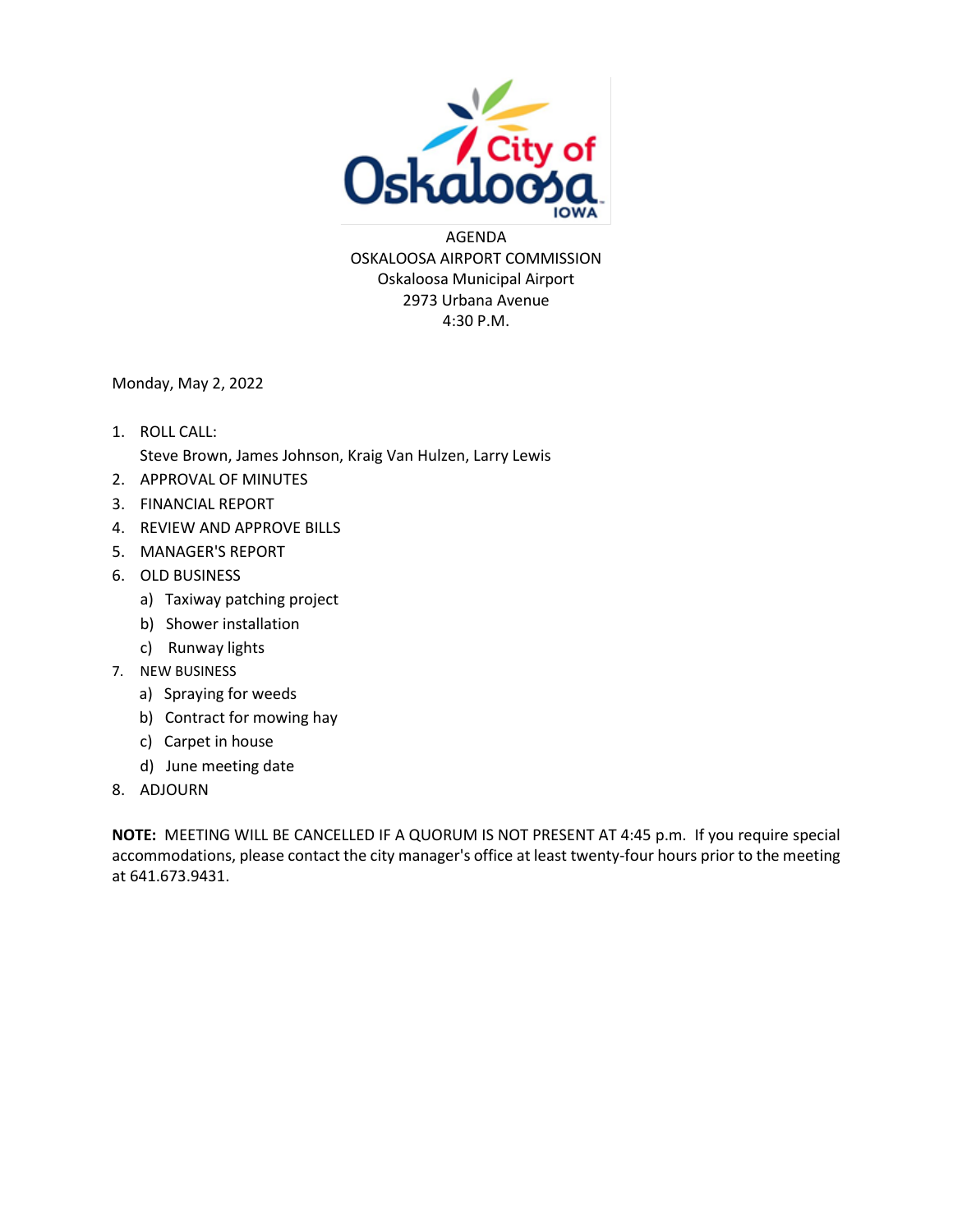#### **MINUTES**

#### OSKALOOSA AIRPORT COMMISSION

#### April 4, 2022

Meeting of the Oskaloosa Airport Commission was called to order at 4:34 p.m. on Monday, April 4, 2022.

- 1) ROLL CALL: Roll was taken with the following present: Steve Brown, Kraig Van Hulzen, James Johnson, Larry Lewis, and Tim Menninga [Classic Aviation].
- 2) APPROVAL OF THE MINUTES: Moved by Kraig Van Hulzen and seconded by Larry Lewis to approve the minutes of the March 7, 2022 meeting. Motion carried.
- 3) FINANCIAL REPORT: Moved by Larry Lewis and seconded by Kraig Van Hulzen to approve the financial report. Motion carried.
- 4) REVIEW AND APPROVE BILLS: Moved by James Johnson and seconded by Kraig Van Hulzen to pay bills totaling \$5,068.59. Motion carried.
- 5) MANAGER'S REPORT: See attached.
- 6) OLD BUSINESS:
	- a) Taxiway patching project: There was no additional information to report at this time.
	- b) Shower installation: AKG Construction has not started. They hope to complete in April.
- 71 NEW BUSINESS:
	- a) Runway lights: Tim Menninga reported that we need to replenish our stock of lighting supplies to make repairs on a timely basis. He presented a proposal to purchase a supply of bulbs, break away couplings, sockets, and gaskets for approximately \$1,334.00 plus shipping. Kraig Van Hulzen moved to approve this purchase. James Johnson seconded. Motion carried.
	- b) Alternate meeting location: The Commission discussed holding the monthly meetings at the City Hall rather than at the airport. It was decided it is best to remain at the airport. We may decide later to change to the City Hall for the winter months.
	- c) May meeting date: The date of Monday, May 2nd was acceptable to everyone.

8. ADJOURN: Kraig Van Hulzen moved to adjourn at 5:00 p.m. James Johnson seconded. Motion carried.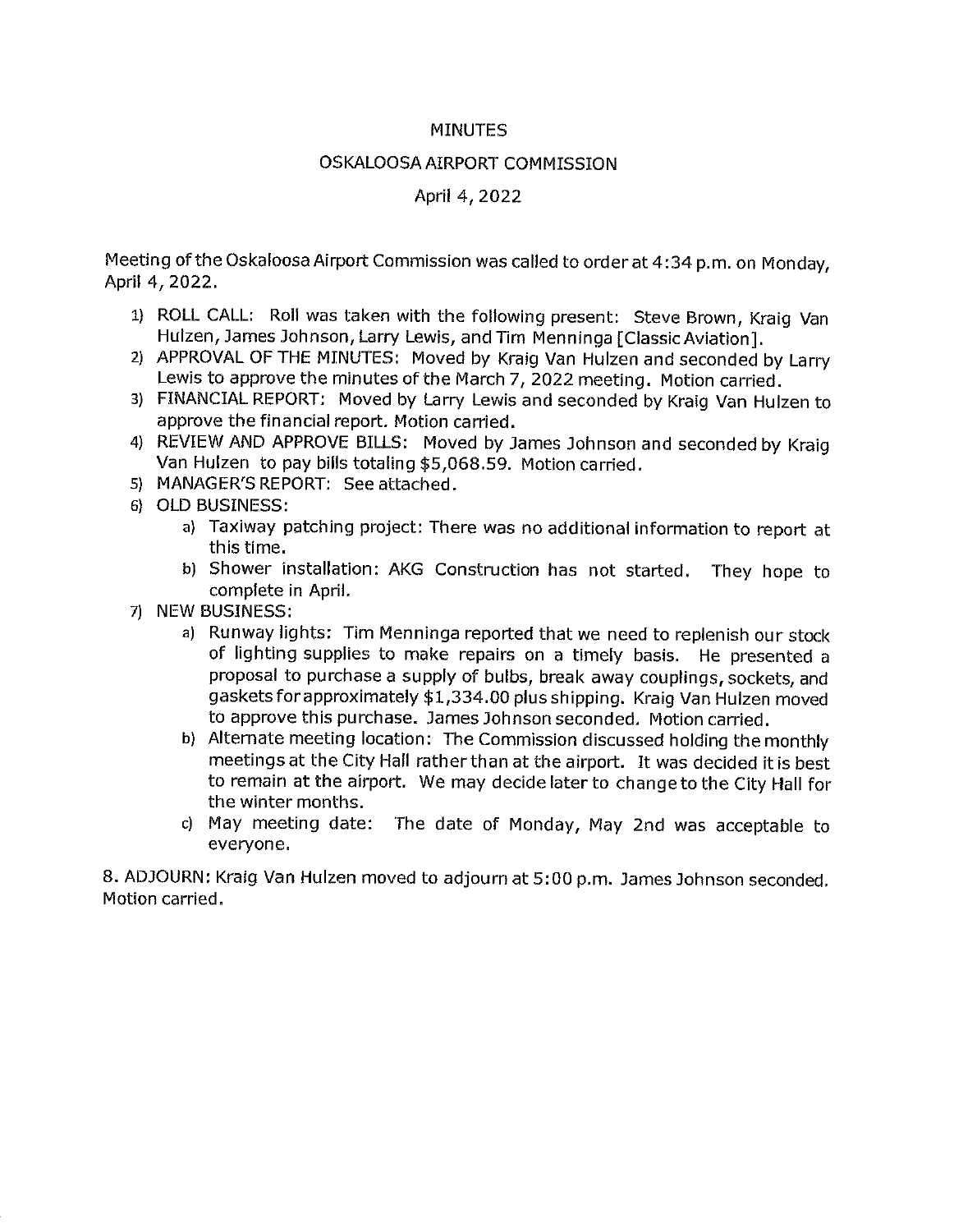#### Classic Aviation @OOA

#### Monthly report March 2022

#### Prepared by Shane Vande Voort

Fuel Sales 100LL (\$5.70) 440.7 gallons Jet A (\$5.50) 100 gallons Total Fuel Sales 540.7 gallons Total Owed OOA - \$27.04

- Our snow removal equipment is working well.
- The shop continues to be busy, we are operating both our shops at full capacity.
- We have two students actively training in our Cherokee 140 rental airplane. One has completed all requirements and will be getting his license soon.
- We continue to have high school help working through the Oskaloosa world of work program.
- We continue to look at opportunities and ideas for a potential fly-in at the airport.

 $\mathcal{P}^{\bullet}=\mathcal{P}^{\bullet}$  ,  $\mathcal{P}^{\bullet}$  ,  $\mathcal{P}^{\bullet}$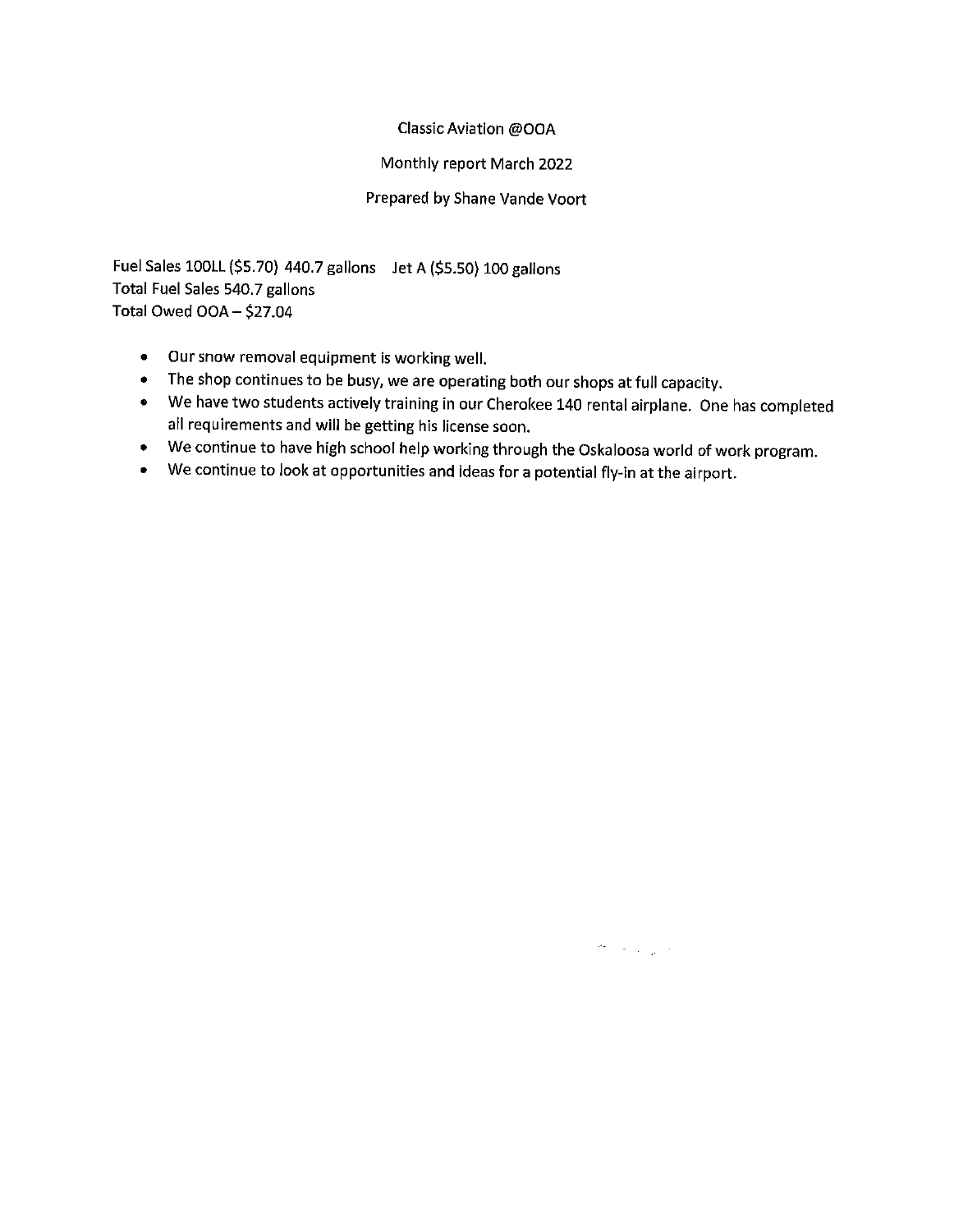# **DEPT YTD BALANCE SHEETS** Tyler Technologies For Period Ending: 03/31/2022

| Oskaloosa |
|-----------|
|           |

|                          |                                                          | <b>Fiscal</b>            |                        |                     |                        |
|--------------------------|----------------------------------------------------------|--------------------------|------------------------|---------------------|------------------------|
| <b>Account</b>           | Name                                                     | <b>Beginning Balance</b> | <b>Period Activity</b> | <b>YTD Activity</b> | <b>Current Balance</b> |
| Fund: 660 - AIRPORT FUND |                                                          |                          |                        |                     |                        |
| <b>Assets</b>            |                                                          |                          |                        |                     |                        |
| 660-1119                 | <b>CLAIM ON CASH</b>                                     | 10,421.66                | $-21,365.20$           | 17,384.15           | 27,805.81              |
| 660-1160                 | <b>INVESTMENTS</b>                                       | 441,805.29               | 11,056.06              | $-57,515.73$        | 384,289.56             |
|                          | <b>Total Assets:</b>                                     | 452,226.95               | $-10,309.14$           | $-40,131.58$        | 412,095.37             |
| Liability                |                                                          |                          |                        |                     |                        |
| 660-2029                 | ACCOUNTS PAYABLE (PENDING)                               | 0.00                     | $-5,443.96$            | 1,637.65            | 1,637.65               |
|                          |                                                          |                          |                        |                     |                        |
|                          | <b>Total Liability:</b>                                  | 0.00                     | $-5,443.96$            | 1,637.65            | 1,637.65               |
| <b>Equity</b>            |                                                          |                          |                        |                     |                        |
| 660-3990                 | <b>FUND EQUITY</b>                                       | 452,226.95               | 0.00                   | 0.00                | 452,226.95             |
|                          | <b>Total Beginning Equity:</b>                           | 452,226.95               | 0.00                   | 0.00                | 452,226.95             |
| <b>Total Revenue</b>     |                                                          | 0.00                     | 72.47                  | 56,461.80           | 56,461.80              |
| <b>Total Expense</b>     |                                                          | 0.00                     | 4,937.65               | 98,231.03           | 98,231.03              |
|                          | <b>Total Equity and Current Surplus (Deficit):</b>       | 452,226.95               | $-4,865.18$            | $-41,769.23$        | 410,457.72             |
|                          | Total Liabilities, Equity and Current Surplus (Deficit): | 452,226.95               | $-10,309.14$           | $-40,131.58$        | 412,095.37             |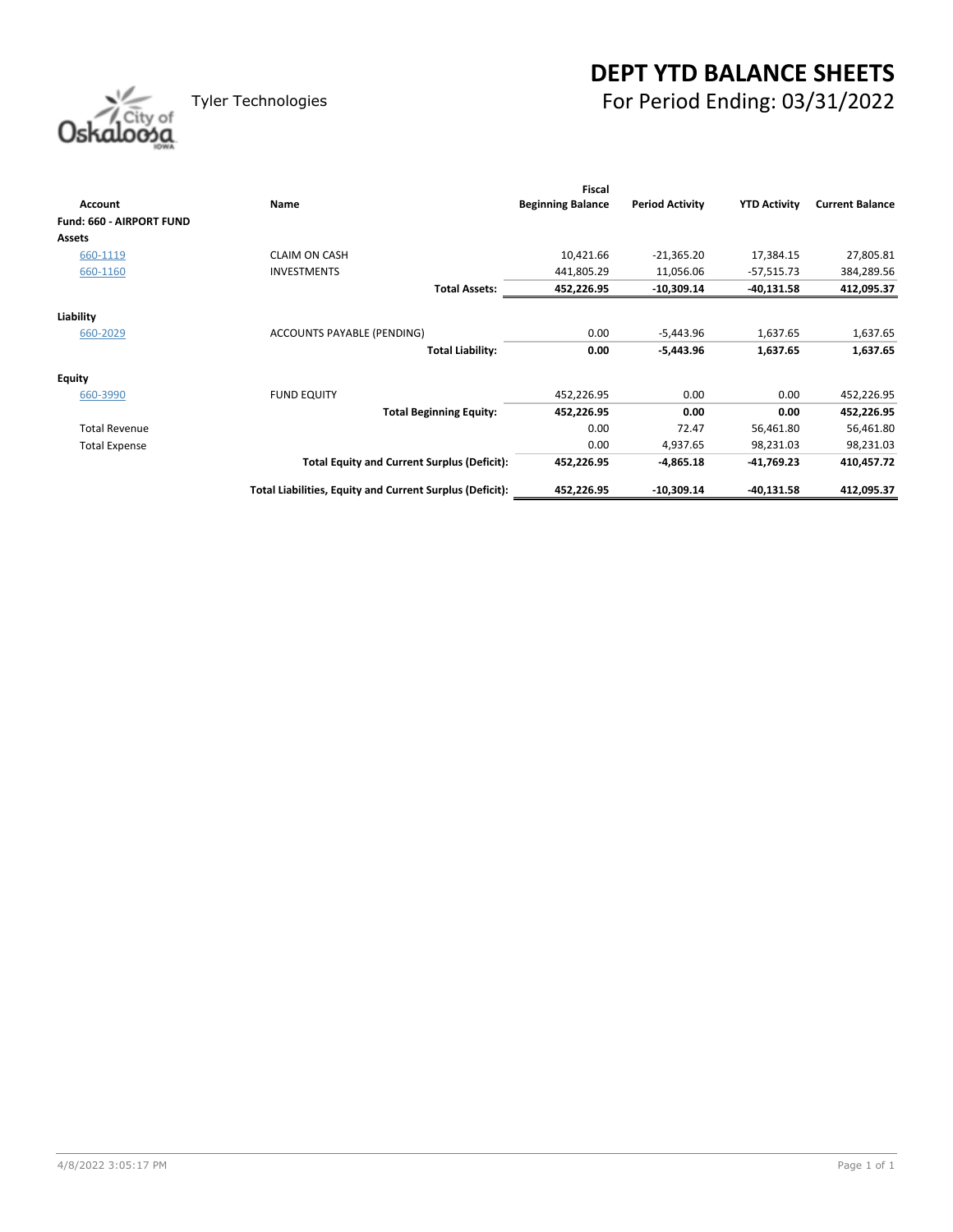

# **MONTHLY DEPARTMENT DETAIL REPORT**

## Account Detail

Date Range: 03/01/2022 - 03/31/2022

| Account                         |                                                 | Name                        |                                          |                                 |                                          | <b>Beginning Balance</b> | <b>Total Activity</b>     | <b>Ending Balance</b>  |
|---------------------------------|-------------------------------------------------|-----------------------------|------------------------------------------|---------------------------------|------------------------------------------|--------------------------|---------------------------|------------------------|
| <b>Fund: 660 - AIRPORT FUND</b> | Activity: 8035 - AIRPORT                        |                             |                                          |                                 |                                          |                          |                           |                        |
| 660-8035-6310000                |                                                 |                             | <b>BUILDING MAINTENANCE &amp; REPAIR</b> |                                 |                                          | 4,242.81                 | 150.00                    | 4,392.81               |
| <b>Post Date</b>                | <b>Packet Number</b>                            | <b>Source Transaction</b>   | <b>Pmt Number</b>                        | Description                     | Vendor                                   |                          | Amount                    | <b>Running Balance</b> |
| 03/31/2022                      | APPKT0004482                                    | 61477                       | 73210                                    | Pest control                    | 002419 - Robert and Beth Brown           |                          | 150.00                    | 4,392.81               |
| 660-8035-6371000                |                                                 | <b>ELECTRIC/GAS EXPENSE</b> |                                          |                                 |                                          | 12,723.80                | 1,265.09                  | 13,988.89              |
| <b>Post Date</b>                | <b>Packet Number</b>                            | <b>Source Transaction</b>   | <b>Pmt Number</b>                        | <b>Description</b>              | Vendor                                   |                          | Amount                    | <b>Running Balance</b> |
| 03/31/2022                      | APPKT0004482                                    | 29335                       | 73195                                    | LP gas - Airport                | 000400 - Allied Gas & Chemical Co Inc    |                          | 802.38                    | 13,526.18              |
| 03/31/2022                      | APPKT0004482                                    | 523861081                   | 73263                                    | Utilities                       | 009367 - MidAmerican Energy              |                          | 320.39                    | 13,846.57              |
| 03/31/2022                      | APPKT0004482                                    | 523867744                   | 73263                                    | Utilities                       | 009367 - MidAmerican Energy              |                          | 142.32                    | 13,988.89              |
| 660-8035-6373000                |                                                 |                             | TELECOMMUNICATIONS EXPENSE               |                                 |                                          | 1,337.87                 | 149.59                    | 1,487.46               |
| <b>Post Date</b>                | <b>Packet Number</b>                            | <b>Source Transaction</b>   | <b>Pmt Number</b>                        | <b>Description</b>              | Vendor                                   |                          | Amount                    | <b>Running Balance</b> |
| 03/31/2022                      | APPKT0004482                                    | INV0053744                  | 73296                                    | Telephone services              | 007285 - Windstream                      |                          | 80.58                     | 1,418.45               |
| 03/31/2022                      | APPKT0004482                                    | INV0053745                  | 73296                                    | Telephone services              | 007285 - Windstream                      |                          | 69.01                     | 1,487.46               |
| 660-8035-6374000                |                                                 | <b>WATER/SEWER EXPENSE</b>  |                                          |                                 |                                          | 308.50                   | 28.00                     | 336.50                 |
| <b>Post Date</b>                | <b>Packet Number</b>                            | <b>Source Transaction</b>   | <b>Pmt Number</b>                        | <b>Description</b>              | Vendor                                   |                          | Amount                    | <b>Running Balance</b> |
| 03/31/2022                      | APPKT0004482                                    | INV0053746                  | 73258                                    | Utilities                       | 008881 - Mahaska Rural Water Systems Inc |                          | 28.00                     | 336.50                 |
| 660-8035-6491000                |                                                 | <b>MANAGER FEE</b>          |                                          |                                 |                                          | 26,400.00                | 3,300.00                  | 29,700.00              |
| <b>Post Date</b>                | <b>Packet Number</b>                            | <b>Source Transaction</b>   | <b>Pmt Number</b>                        | Description                     | Vendor                                   |                          | Amount                    | <b>Running Balance</b> |
| 03/31/2022                      | GLPKT07622                                      | JN21230                     |                                          | JE 120 CLASSIC AVIATION         |                                          |                          | 3,300.00                  | 29,700.00              |
| 660-8035-6507000                |                                                 | <b>OPERATING SUPPLIES</b>   |                                          |                                 |                                          | 747.95                   | 44.97                     | 792.92                 |
| <b>Post Date</b>                | <b>Packet Number</b>                            | <b>Source Transaction</b>   | <b>Pmt Number</b>                        | <b>Description</b>              | Vendor                                   |                          | Amount                    | <b>Running Balance</b> |
| 03/31/2022                      | APPKT0004482                                    | 66615                       | 73261                                    | Supplies                        | 02258 - McGriff's of Fremont             |                          | 44.97                     | 792.92                 |
|                                 |                                                 |                             |                                          | Total Activity: 8035 - AIRPORT: | Beginning Balance: 45,760.93             | Total Activity: 4,937.65 | Ending Balance: 50,698.58 |                        |
|                                 |                                                 |                             |                                          | Total Fund: 660 - AIRPORT FUND: | Beginning Balance: 45,760.93             | Total Activity: 4,937.65 | Ending Balance: 50,698.58 |                        |
|                                 | Fund: 662 - 2022 AIRPORT TAXIWAY REHABILITATION |                             |                                          |                                 |                                          |                          |                           |                        |
|                                 | Activity: 8035 - AIRPORT                        |                             |                                          |                                 |                                          |                          |                           |                        |
| 662-8035-6402000                |                                                 | ADVERTISING EXPENSE         |                                          |                                 |                                          | 0.00                     | 30.94                     | 30.94                  |
| <b>Post Date</b>                | <b>Packet Number</b>                            | <b>Source Transaction</b>   | <b>Pmt Number</b>                        | <b>Description</b>              | Vendor                                   |                          | Amount                    | <b>Running Balance</b> |
| 03/14/2022                      | APPKT0004462                                    | INV0053542                  | 73272                                    | February publications           | 010520 - CNHI LLC                        |                          | 30.94                     | 30.94                  |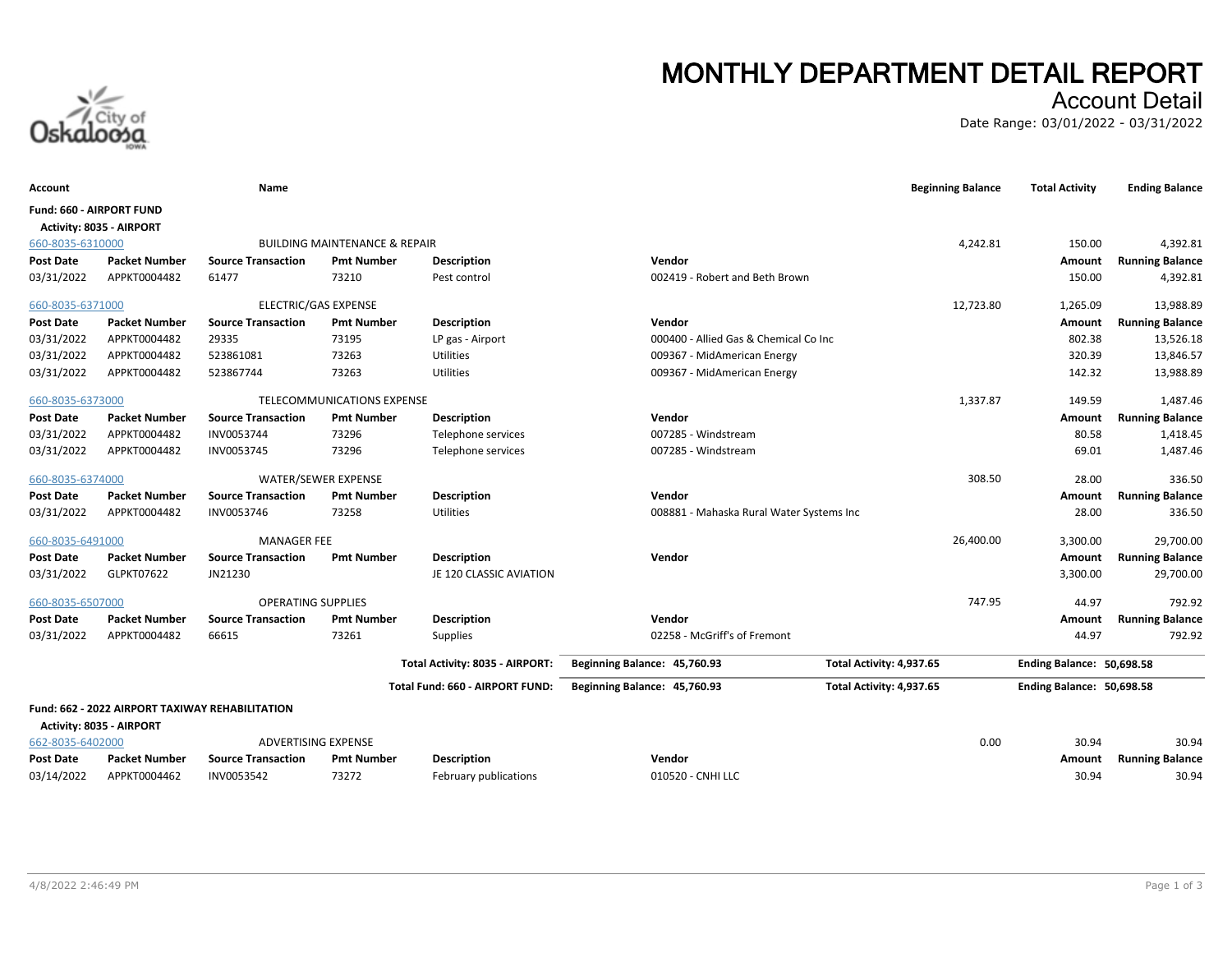|                  | Date Range: 03/01/2022 - 03/31/2022<br><b>MONTHLY DEPARTMENT DETAIL REPORT</b> |                           |                             |                                                        |                              |                                                                            |                          |                           |                        |
|------------------|--------------------------------------------------------------------------------|---------------------------|-----------------------------|--------------------------------------------------------|------------------------------|----------------------------------------------------------------------------|--------------------------|---------------------------|------------------------|
| Account          |                                                                                | Name                      |                             |                                                        |                              |                                                                            | <b>Beginning Balance</b> | <b>Total Activity</b>     | <b>Ending Balance</b>  |
| 662-8035-6490000 |                                                                                |                           | OTHER PROFESSIONAL SERVICES |                                                        |                              |                                                                            | 30,600.00                | 3,400.00                  | 34,000.00              |
| Post Date        | <b>Packet Number</b>                                                           | <b>Source Transaction</b> | <b>Pmt Number</b>           | <b>Description</b>                                     |                              | Vendor                                                                     |                          | Amount                    | <b>Running Balance</b> |
| 03/31/2022       | APPKT0004482                                                                   | 43158                     | 73227                       |                                                        |                              | Professional services - 2022 Taxiway Reha 005060 - Garden & Associates LTD |                          | 3,400.00                  | 34,000.00              |
|                  |                                                                                |                           |                             | Total Activity: 8035 - AIRPORT:                        | Beginning Balance: 30,600.00 |                                                                            | Total Activity: 3,430.94 | Ending Balance: 34,030.94 |                        |
|                  |                                                                                |                           |                             | Total Fund: 662 - 2022 AIRPORT TAXIWAY REHABILITATION: | Beginning Balance: 30,600.00 |                                                                            | Total Activity: 3,430.94 | Ending Balance: 34,030.94 |                        |
|                  |                                                                                |                           |                             | <b>Grand Totals:</b>                                   | Beginning Balance: 76,360.93 |                                                                            | Total Activity: 8,368.59 | Ending Balance: 84,729.52 |                        |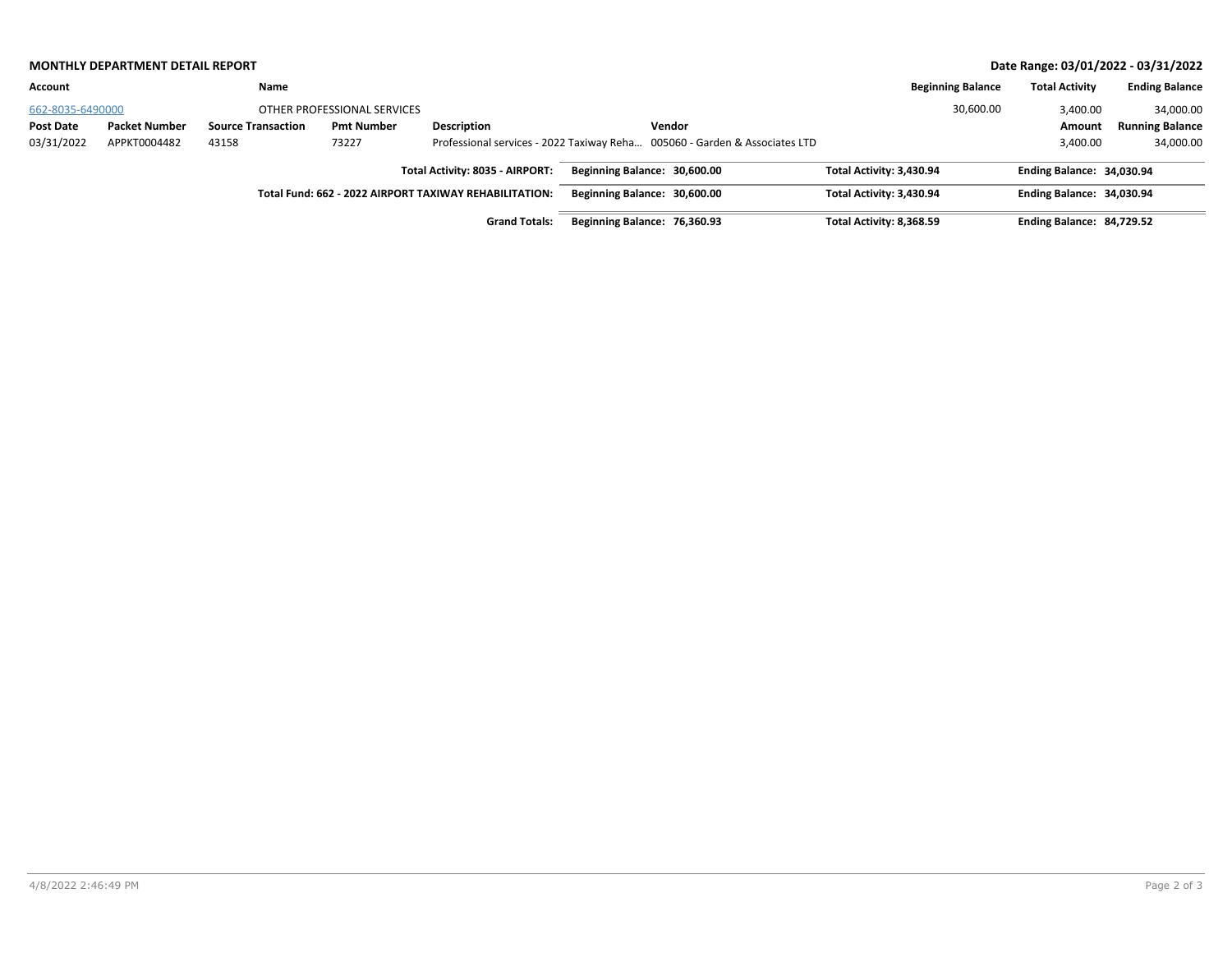| Fund                                    | <b>Beginning Balance</b> | <b>Total Activity</b> | <b>Ending Balance</b> |
|-----------------------------------------|--------------------------|-----------------------|-----------------------|
| 660 - AIRPORT FUND                      | 45.760.93                | 4.937.65              | 50,698.58             |
| 662 - 2022 AIRPORT TAXIWAY REHABILITATI | 30.600.00                | 3.430.94              | 34,030.94             |
| <b>Grand Total:</b>                     | 76.360.93                | 8,368.59              | 84.729.52             |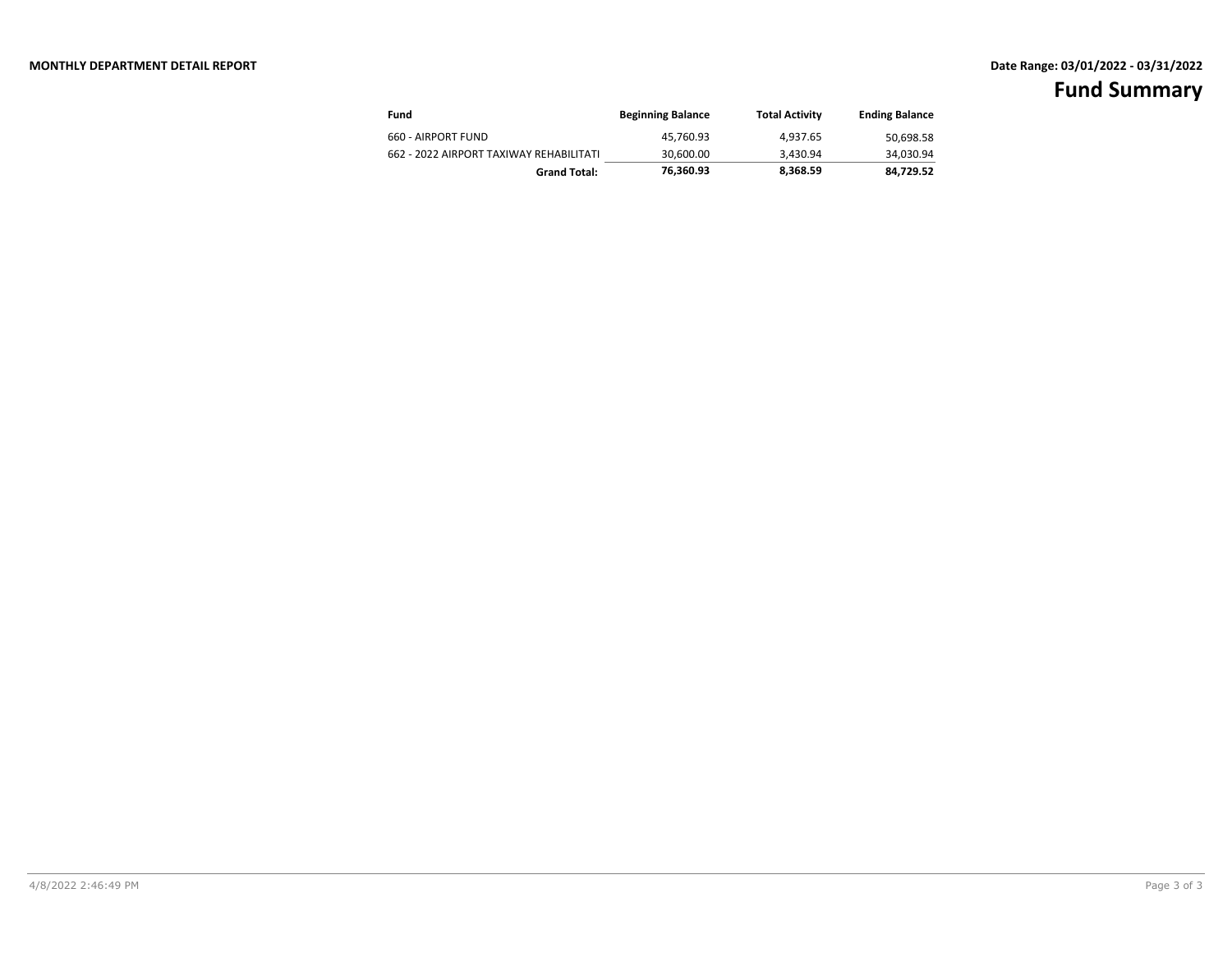

# **DEPARTMENT EXPENSE REPORT**

# Account Summary

For Fiscal: 2021-2022 Period Ending: 03/31/2022

|                                             |                                                            | Original<br><b>Total Budget</b> | Current<br><b>Total Budget</b> | Period<br><b>Activity</b> | <b>Fiscal</b><br><b>Activity</b> | <b>Encumbrances</b> | Variance<br>Favorable<br>(Unfavorable) | Percent<br>Used |
|---------------------------------------------|------------------------------------------------------------|---------------------------------|--------------------------------|---------------------------|----------------------------------|---------------------|----------------------------------------|-----------------|
| <b>Fund: 660 - AIRPORT FUND</b>             |                                                            |                                 |                                |                           |                                  |                     |                                        |                 |
| ObjectCat: 62 - STAFF DEVELOPMENT           |                                                            |                                 |                                |                           |                                  |                     |                                        |                 |
| 660-8035-6210000                            | <b>ASSOCIATION DUES</b>                                    | 0.00                            | 0.00                           | 0.00                      | 0.00                             | 0.00                | 0.00                                   | 0.00%           |
|                                             | ObjectCat: 62 - STAFF DEVELOPMENT Total:                   | 0.00                            | 0.00                           | 0.00                      | 0.00                             | 0.00                | 0.00                                   | 0.00%           |
|                                             | <b>ObjectCat: 63 - REPAIR, MAINTENANCE &amp; UTILITIES</b> |                                 |                                |                           |                                  |                     |                                        |                 |
| 660-8035-6310000                            | <b>BUILDING MAINTENANCE &amp; REPAIR</b>                   | 30,000.00                       | 30,000.00                      | 150.00                    | 4,392.81                         | 0.00                | 25,607.19                              | 14.64 %         |
| 660-8035-6320000                            | <b>GROUNDS MAINTENANCE &amp; REPAIR</b>                    | 20,000.00                       | 20,000.00                      | 0.00                      | 9,987.09                         | 0.00                | 10,012.91                              | 49.94 %         |
| 660-8035-6331000                            | <b>VEHICLE OPERATIONS</b>                                  | 2,500.00                        | 2,500.00                       | 0.00                      | 3,318.40                         | 0.00                | $-818.40$                              | 132.74 %        |
| 660-8035-6332000                            | <b>VEHICLE REPAIR</b>                                      | 2,500.00                        | 2,500.00                       | 0.00                      | 251.80                           | 0.00                | 2,248.20                               | 10.07%          |
| 660-8035-6371000                            | ELECTRIC/GAS EXPENSE                                       | 15,000.00                       | 17,000.00                      | 1,265.09                  | 13,988.89                        | 0.00                | 3,011.11                               | 82.29%          |
| 660-8035-6373000                            | TELECOMMUNICATIONS EXPENSE                                 | 2,500.00                        | 2,500.00                       | 149.59                    | 1,487.46                         | 0.00                | 1,012.54                               | 59.50%          |
| 660-8035-6374000                            | <b>WATER/SEWER EXPENSE</b>                                 | 900.00                          | 600.00                         | 28.00                     | 336.50                           | 0.00                | 263.50                                 | 56.08%          |
|                                             | ObjectCat: 63 - REPAIR, MAINTENANCE & UTILITIES Total:     | 73,400.00                       | 75,100.00                      | 1,592.68                  | 33,762.95                        | 0.00                | 41,337.05                              | 44.96%          |
| <b>ObjectCat: 64 - CONTRACTUAL SERVICES</b> |                                                            |                                 |                                |                           |                                  |                     |                                        |                 |
| 660-8035-6402000                            | <b>ADVERTISING EXPENSE</b>                                 | 100.00                          | 50.00                          | 0.00                      | 11.48                            | 0.00                | 38.52                                  | 22.96%          |
| 660-8035-6405000                            | <b>COURT &amp; RECORDING FEES EXPENSE</b>                  | 0.00                            | 0.00                           | 0.00                      | 0.00                             | 0.00                | 0.00                                   | 0.00%           |
| 660-8035-6408000                            | <b>INSURANCE EXPENSE</b>                                   | 12,953.00                       | 13,883.00                      | 0.00                      | 13,883.00                        | 0.00                | 0.00                                   | 100.00%         |
| 660-8035-6413000                            | PAYMENTS TO OTHER AGENCIES                                 | 195.00                          | 195.00                         | 0.00                      | 195.00                           | 0.00                | 0.00                                   | 100.00%         |
| 660-8035-6490000                            | OTHER PROFESSIONAL SERVICES                                | 500.00                          | 500.00                         | 0.00                      | 0.00                             | 0.00                | 500.00                                 | 0.00%           |
| 660-8035-6491000                            | <b>MANAGER FEE</b>                                         | 39,600.00                       | 39,600.00                      | 3,300.00                  | 29,700.00                        | 0.00                | 9,900.00                               | 75.00 %         |
| 660-8035-6499000                            | OTHER CONTRACTUAL SERVICES                                 | 1,500.00                        | 6,100.00                       | 0.00                      | 5,379.00                         | 0.00                | 721.00                                 | 88.18%          |
|                                             | <b>ObjectCat: 64 - CONTRACTUAL SERVICES Total:</b>         | 54,848.00                       | 60,328.00                      | 3,300.00                  | 49,168.48                        | 0.00                | 11,159.52                              | 81.50%          |
| <b>ObjectCat: 65 - COMMODITIES</b>          |                                                            |                                 |                                |                           |                                  |                     |                                        |                 |
| 660-8035-6507000                            | <b>OPERATING SUPPLIES</b>                                  | 500.00                          | 1,000.00                       | 44.97                     | 792.92                           | 0.00                | 207.08                                 | 79.29 %         |
| 660-8035-6508000                            | POSTAGE/SHIPPING                                           | 25.00                           | 25.00                          | 0.00                      | 4.08                             | 0.00                | 20.92                                  | 16.32%          |
| 660-8035-6515000                            | COPIES/COPYING                                             | 20.00                           | 20.00                          | 0.00                      | 2.60                             | 0.00                | 17.40                                  | 13.00 %         |
|                                             | ObjectCat: 65 - COMMODITIES Total:                         | 545.00                          | 1,045.00                       | 44.97                     | 799.60                           | 0.00                | 245.40                                 | 76.52%          |
| ObjectCat: 67 - CAPITAL OUTLAY              |                                                            |                                 |                                |                           |                                  |                     |                                        |                 |
| 660-8035-6710000                            | <b>VEHICLES</b>                                            | 35,000.00                       | 0.00                           | 0.00                      | 0.00                             | 0.00                | 0.00                                   | 0.00%           |
| 660-8035-6727000                            | OTHER CAPITAL EQUIPMENT                                    | 20,000.00                       | 14,500.00                      | 0.00                      | 14,500.00                        | 0.00                | 0.00                                   | 100.00 %        |
|                                             | <b>ObjectCat: 67 - CAPITAL OUTLAY Total:</b>               | 55,000.00                       | 14,500.00                      | 0.00                      | 14,500.00                        | 0.00                | 0.00                                   | 100.00%         |
| <b>ObjectCat: 69 - TRANSFERS</b>            |                                                            |                                 |                                |                           |                                  |                     |                                        |                 |
| 660-8035-6910662                            | <b>TRANSFER OUT</b>                                        | 0.00                            | 3,400.00                       | 0.00                      | 0.00                             | 0.00                | 3,400.00                               | 0.00%           |
| 660-8035-6910663                            | <b>TRANSFER OUT</b>                                        | 0.00                            | 0.00                           | 0.00                      | 0.00                             | 0.00                | 0.00                                   | 0.00%           |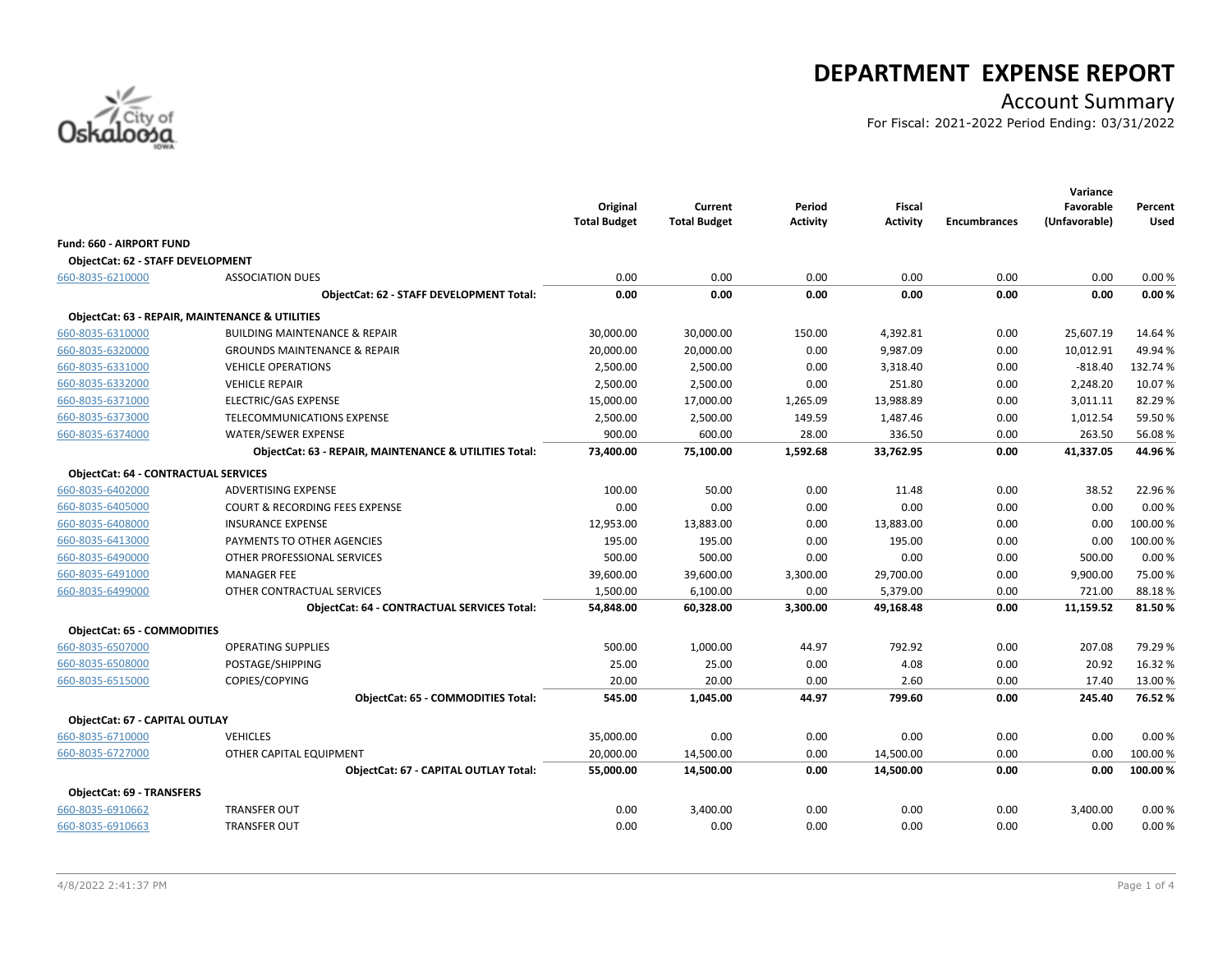#### **DEPARTMENT EXPENSE REPORT For Fiscal: 2021-2022 Period Ending: 03/31/2022**

|                                             |                                                         | Original<br><b>Total Budget</b> | Current<br><b>Total Budget</b> | Period<br>Activity | <b>Fiscal</b><br>Activity | <b>Encumbrances</b> | Variance<br>Favorable<br>(Unfavorable) | Percent<br>Used |
|---------------------------------------------|---------------------------------------------------------|---------------------------------|--------------------------------|--------------------|---------------------------|---------------------|----------------------------------------|-----------------|
| 660-8035-6910664                            | <b>TRANSFER OUT</b>                                     | 0.00                            | 0.00                           | 0.00               | 0.00                      | 0.00                | 0.00                                   | 0.00%           |
|                                             | <b>ObjectCat: 69 - TRANSFERS Total:</b>                 | 0.00                            | 3,400.00                       | 0.00               | 0.00                      | 0.00                | 3,400.00                               | 0.00%           |
|                                             | Fund: 660 - AIRPORT FUND Total:                         | 183,793.00                      | 154,373.00                     | 4,937.65           | 98,231.03                 | 0.00                | 56,141.97                              | 63.63%          |
| Fund: 661 - AIRPORT PROJECT FUND            |                                                         |                                 |                                |                    |                           |                     |                                        |                 |
| <b>ObjectCat: 64 - CONTRACTUAL SERVICES</b> |                                                         |                                 |                                |                    |                           |                     |                                        |                 |
| 661-8035-6413000                            | PAYMENTS TO OTHER AGENCIES                              | 250,000.00                      | 250,000.00                     | 0.00               | 139,770.36                | 0.00                | 110,229.64                             | 55.91%          |
|                                             | <b>ObjectCat: 64 - CONTRACTUAL SERVICES Total:</b>      | 250,000.00                      | 250,000.00                     | 0.00               | 139,770.36                | 0.00                | 110,229.64                             | 55.91%          |
| ObjectCat: 67 - CAPITAL OUTLAY              |                                                         |                                 |                                |                    |                           |                     |                                        |                 |
| 661-8035-6730000                            | LAND                                                    | 1,300,000.00                    | 1,300,000.00                   | 0.00               | 0.00                      | 0.00                | 1,300,000.00                           | 0.00%           |
|                                             | ObjectCat: 67 - CAPITAL OUTLAY Total:                   | 1,300,000.00                    | 1,300,000.00                   | 0.00               | 0.00                      | 0.00                | 1,300,000.00                           | 0.00%           |
| <b>ObjectCat: 69 - TRANSFERS</b>            |                                                         |                                 |                                |                    |                           |                     |                                        |                 |
| 661-8035-6910001                            | <b>TRANSFER OUT</b>                                     | 0.00                            | 0.00                           | 0.00               | 0.00                      | 0.00                | 0.00                                   | 0.00%           |
|                                             | <b>ObjectCat: 69 - TRANSFERS Total:</b>                 | 0.00                            | 0.00                           | 0.00               | 0.00                      | 0.00                | 0.00                                   | 0.00%           |
|                                             | Fund: 661 - AIRPORT PROJECT FUND Total:                 | 1,550,000.00                    | 1,550,000.00                   | 0.00               | 139,770.36                | 0.00                | 1,410,229.64                           | 9.02%           |
| <b>ObjectCat: 64 - CONTRACTUAL SERVICES</b> | <b>Fund: 662 - 2022 AIRPORT TAXIWAY REHABILITATION</b>  |                                 |                                |                    |                           |                     |                                        |                 |
| 662-8035-6402000                            | <b>ADVERTISING EXPENSE</b>                              | 0.00                            | 0.00                           | 30.94              | 30.94                     | 0.00                | $-30.94$                               | 0.00%           |
| 662-8035-6490000                            | OTHER PROFESSIONAL SERVICES                             | 0.00                            | 34,000.00                      | 3,400.00           | 34,000.00                 | 0.00                | 0.00                                   | 100.00 %        |
|                                             | <b>ObjectCat: 64 - CONTRACTUAL SERVICES Total:</b>      | 0.00                            | 34,000.00                      | 3,430.94           | 34,030.94                 | 0.00                | $-30.94$                               | 100.09%         |
| ObjectCat: 67 - CAPITAL OUTLAY              |                                                         |                                 |                                |                    |                           |                     |                                        |                 |
| 662-8035-6792000                            | STREET - PRESERVATION                                   | 0.00                            | 0.00                           | 0.00               | 0.00                      | 0.00                | 0.00                                   | 0.00%           |
|                                             | ObjectCat: 67 - CAPITAL OUTLAY Total:                   | 0.00                            | 0.00                           | 0.00               | 0.00                      | 0.00                | 0.00                                   | 0.00%           |
|                                             | Fund: 662 - 2022 AIRPORT TAXIWAY REHABILITATION Total:  | 0.00                            | 34,000.00                      | 3,430.94           | 34,030.94                 | 0.00                | -30.94                                 | 100.09%         |
|                                             | Fund: 663 - AIRPORT 2019 PAVEMENT REHABILITATION        |                                 |                                |                    |                           |                     |                                        |                 |
| <b>ObjectCat: 64 - CONTRACTUAL SERVICES</b> |                                                         |                                 |                                |                    |                           |                     |                                        |                 |
| 663-8035-6490000                            | OTHER PROFESSIONAL SERVICES                             | 0.00                            | 0.00                           | 0.00               | 0.00                      | 0.00                | 0.00                                   | 0.00%           |
|                                             | <b>ObjectCat: 64 - CONTRACTUAL SERVICES Total:</b>      | 0.00                            | 0.00                           | 0.00               | 0.00                      | 0.00                | 0.00                                   | 0.00%           |
| ObjectCat: 67 - CAPITAL OUTLAY              |                                                         |                                 |                                |                    |                           |                     |                                        |                 |
| 663-8035-6792000                            | STREET - PRESERVATION                                   | 0.00                            | 0.00                           | 0.00               | 0.00                      | 0.00                | 0.00                                   | 0.00%           |
|                                             | <b>ObjectCat: 67 - CAPITAL OUTLAY Total:</b>            | 0.00                            | 0.00                           | 0.00               | 0.00                      | 0.00                | 0.00                                   | 0.00%           |
| <b>ObjectCat: 69 - TRANSFERS</b>            |                                                         |                                 |                                |                    |                           |                     |                                        |                 |
| 663-8035-6910660                            | <b>TRANSFER OUT</b>                                     | 0.00                            | 0.00                           | 0.00               | 0.00                      | 0.00                | 0.00                                   | 0.00%           |
|                                             | <b>ObjectCat: 69 - TRANSFERS Total:</b>                 | 0.00                            | 0.00                           | 0.00               | 0.00                      | 0.00                | 0.00                                   | 0.00%           |
|                                             | Fund: 663 - AIRPORT 2019 PAVEMENT REHABILITATION Total: | 0.00                            | 0.00                           | 0.00               | 0.00                      | 0.00                | 0.00                                   | 0.00%           |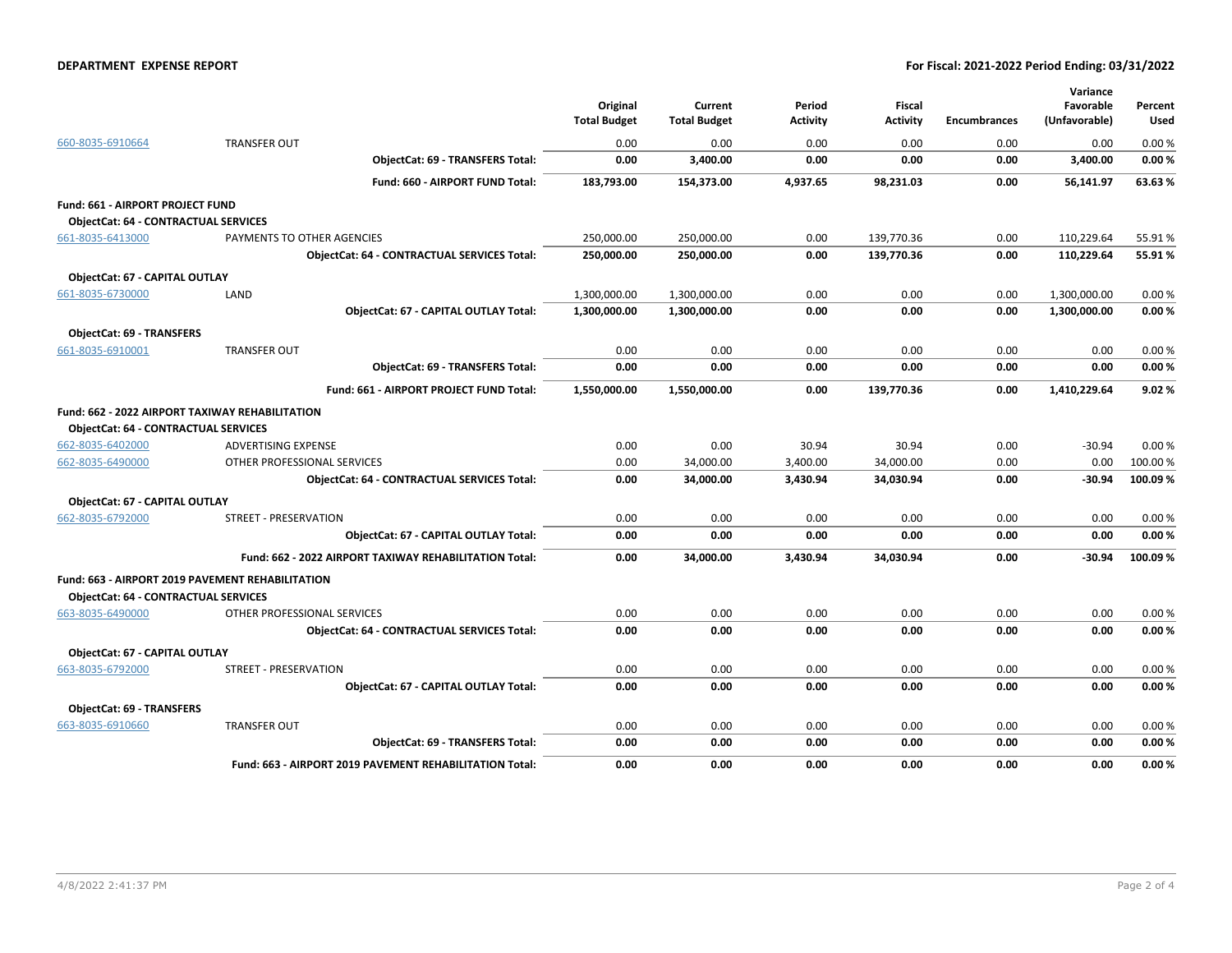#### **DEPARTMENT EXPENSE REPORT For Fiscal: 2021-2022 Period Ending: 03/31/2022**

|                                                   |                     |                                                          | Original<br><b>Total Budget</b> | Current<br><b>Total Budget</b> | Period<br><b>Activity</b> | <b>Fiscal</b><br><b>Activity</b> | <b>Encumbrances</b> | Variance<br>Favorable<br>(Unfavorable) | Percent<br>Used |
|---------------------------------------------------|---------------------|----------------------------------------------------------|---------------------------------|--------------------------------|---------------------------|----------------------------------|---------------------|----------------------------------------|-----------------|
| <b>Fund: 664 - AIRPORT CULVERT REHABILITATION</b> |                     |                                                          |                                 |                                |                           |                                  |                     |                                        |                 |
| <b>ObjectCat: 69 - TRANSFERS</b>                  |                     |                                                          |                                 |                                |                           |                                  |                     |                                        |                 |
| 664-8035-6910660                                  | <b>TRANSFER OUT</b> |                                                          | 0.00                            | 0.00                           | 0.00                      | 0.00                             | 0.00                | 0.00                                   | 0.00%           |
|                                                   |                     | <b>ObjectCat: 69 - TRANSFERS Total:</b>                  | 0.00                            | 0.00                           | 0.00                      | 0.00                             | 0.00                | 0.00                                   | 0.00%           |
|                                                   |                     | <b>Fund: 664 - AIRPORT CULVERT REHABILITATION Total:</b> | 0.00                            | 0.00                           | 0.00                      | 0.00                             | 0.00                | 0.00                                   | 0.00%           |
|                                                   |                     | <b>Report Total:</b>                                     | 1,733,793.00                    | 1,738,373.00                   | 8,368.59                  | 272,032.33                       | 0.00                | 1,466,340.67                           | 15.65 %         |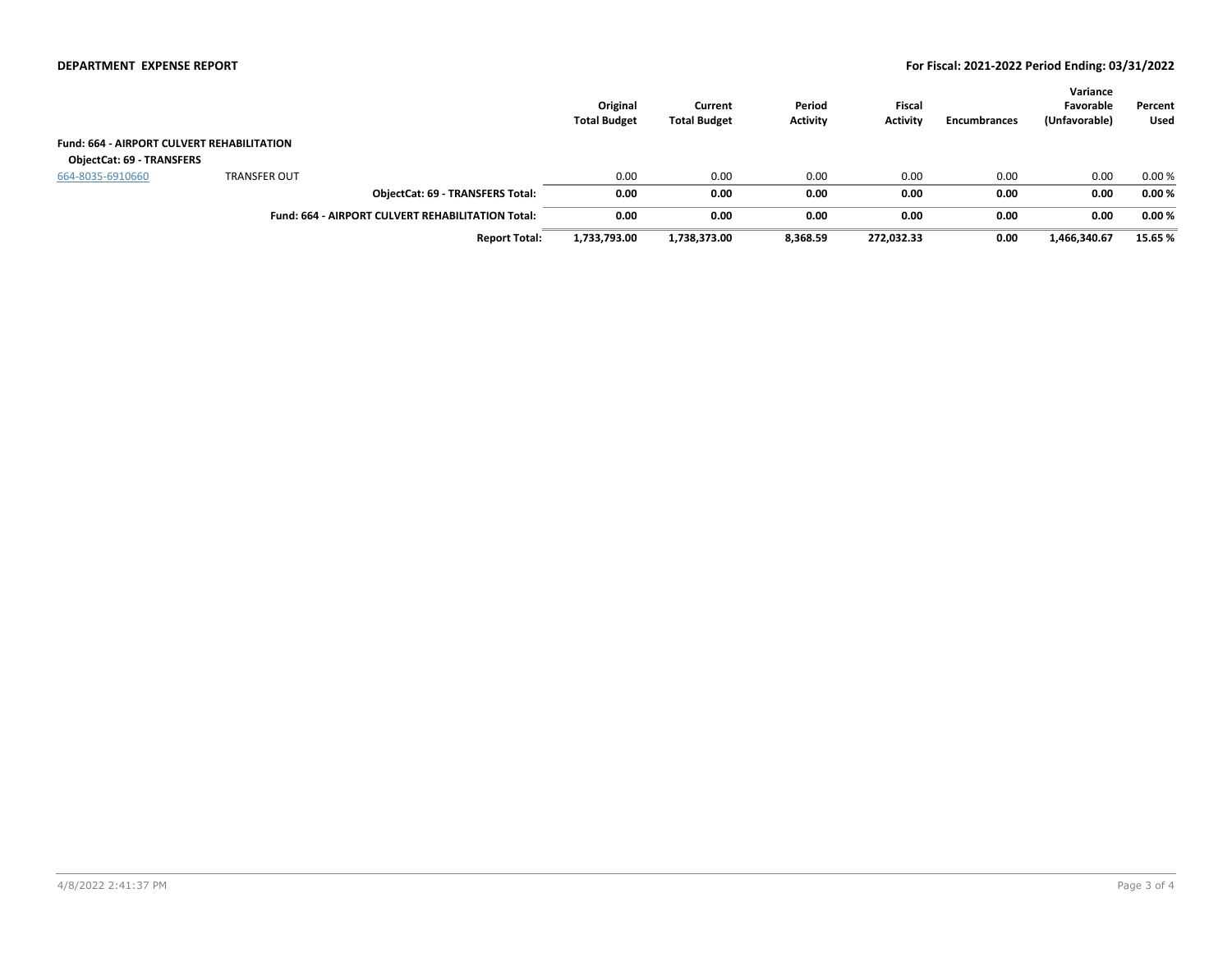|                                 |                                 |                                |                           |                           |                     | Variance                   |                        |
|---------------------------------|---------------------------------|--------------------------------|---------------------------|---------------------------|---------------------|----------------------------|------------------------|
| Fund                            | Original<br><b>Total Budget</b> | Current<br><b>Total Budget</b> | Period<br><b>Activity</b> | Fiscal<br><b>Activity</b> | <b>Encumbrances</b> | Favorable<br>(Unfavorable) | Percent<br><b>Used</b> |
|                                 |                                 |                                |                           |                           |                     |                            |                        |
| 660 - AIRPORT FUND              | 183.793.00                      | 154.373.00                     | 4.937.65                  | 98.231.03                 | 0.00                | 56.141.97                  | 63.63 %                |
| 661 - AIRPORT PROJECT FUND      | 1.550.000.00                    | 1,550,000.00                   | 0.00                      | 139.770.36                | 0.00                | 1,410,229.64               | 9.02%                  |
| 662 - 2022 AIRPORT TAXIWAY REH. | 0.00                            | 34.000.00                      | 3.430.94                  | 34.030.94                 | 0.00                | $-30.94$                   | 100.09 %               |
| 663 - AIRPORT 2019 PAVEMENT RE  | 0.00                            | 0.00                           | 0.00                      | 0.00                      | 0.00                | 0.00                       | 0.00%                  |
| 664 - AIRPORT CULVERT REHABILIT | 0.00                            | 0.00                           | 0.00                      | 0.00                      | 0.00                | 0.00                       | 0.00%                  |
| <b>Report Total:</b>            | 1.733.793.00                    | 1.738.373.00                   | 8.368.59                  | 272.032.33                | 0.00                | 1.466.340.67               | 15.65 %                |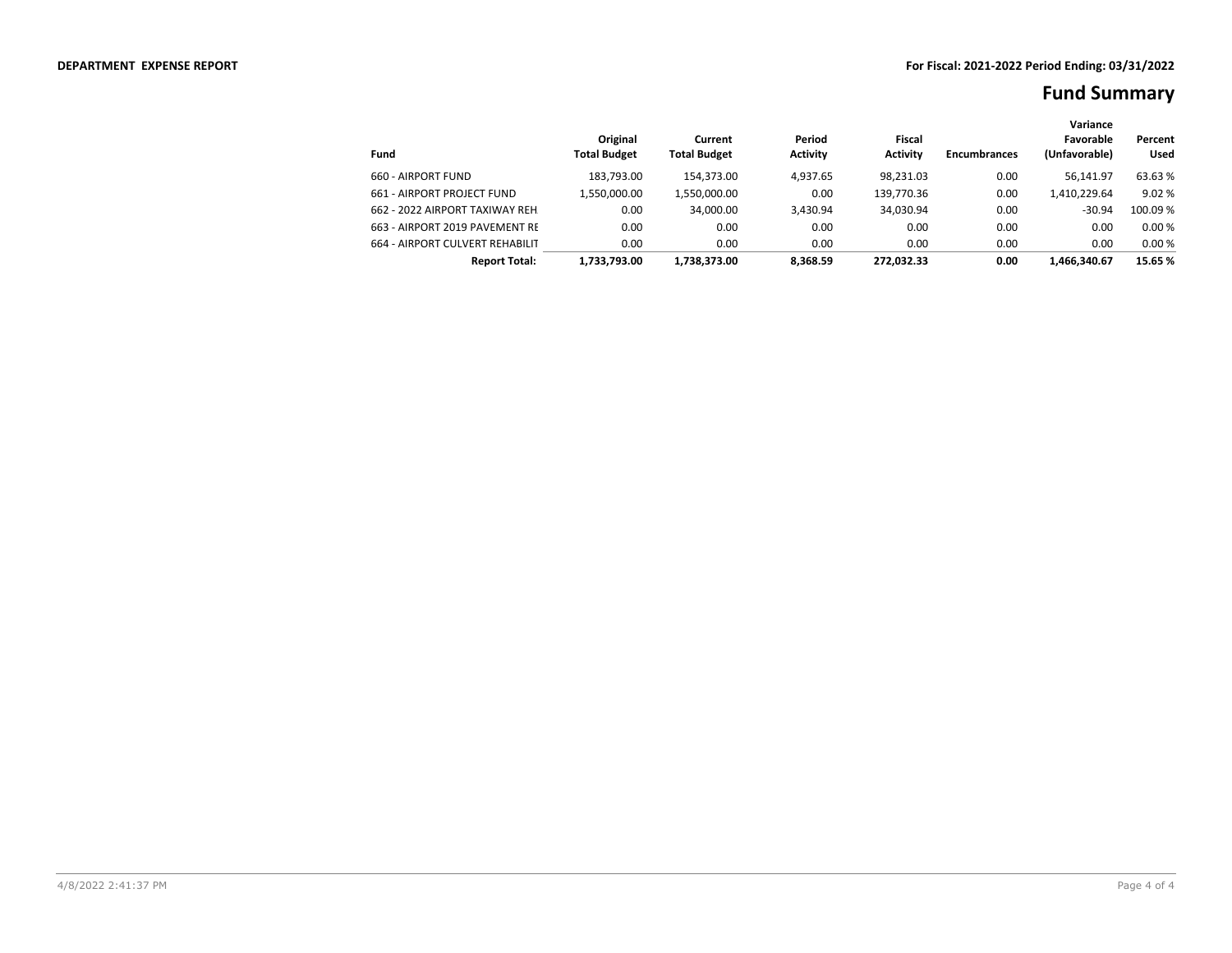# **REVENUE DETAIL REPORT**

Account Detail

Date Range: 03/01/2022 - 03/31/2022



| <b>Account</b>           |                                  | Name                      |                   |                                            |                               | <b>Beginning Balance</b> | <b>Total Activity</b>     | <b>Ending Balance</b>  |
|--------------------------|----------------------------------|---------------------------|-------------------|--------------------------------------------|-------------------------------|--------------------------|---------------------------|------------------------|
| Fund: 660 - AIRPORT FUND | Activity: 8035 - AIRPORT         |                           |                   |                                            |                               |                          |                           |                        |
| 660-8035-1-4750000       |                                  | <b>MERCHANDISE SALES</b>  |                   |                                            |                               | $-2,436.05$              | $-15.41$                  | $-2,451.46$            |
| <b>Post Date</b>         | <b>Packet Number</b>             | <b>Source Transaction</b> | <b>Pmt Number</b> | <b>Description</b>                         | Vendor                        | <b>Project Account</b>   | Amount                    | <b>Running Balance</b> |
| 03/17/2022               | GLPKT07609                       | JN21217                   |                   | R13328 Classic Aviation Airport fuel sales |                               |                          | $-15.41$                  | $-2,451.46$            |
| 660-8035-4-4300000       |                                  | <b>INTEREST</b>           |                   |                                            |                               | $-428.21$                | $-56.06$                  | $-484.27$              |
| <b>Post Date</b>         | <b>Packet Number</b>             | <b>Source Transaction</b> | <b>Pmt Number</b> | <b>Description</b>                         | Vendor                        | <b>Project Account</b>   | Amount                    | <b>Running Balance</b> |
| 03/31/2022               | GLPKT07636                       | JN21260                   |                   | JE 122 MWO SAVINGS INTEREST                |                               |                          | $-55.05$                  | $-483.26$              |
| 03/31/2022               | GLPKT07649                       | JN21269                   |                   | JE 125 IPAIT INTEREST                      |                               |                          | $-1.01$                   | $-484.27$              |
| 660-8035-4-4312000       |                                  | <b>FACILITY RENT</b>      |                   |                                            |                               | $-8.00$                  | $-1.00$                   | $-9.00$                |
| <b>Post Date</b>         | <b>Packet Number</b>             | <b>Source Transaction</b> | <b>Pmt Number</b> | <b>Description</b>                         | Vendor                        | <b>Project Account</b>   | Amount                    | <b>Running Balance</b> |
| 03/31/2022               | GLPKT07622                       | JN21230                   |                   | JE 120 CLASSIC AVIATION                    |                               |                          | $-1.00$                   | $-9.00$                |
|                          |                                  |                           |                   | Total Activity: 8035 - AIRPORT:            | Beginning Balance: -2,872.26  | Total Activity: -72.47   | Ending Balance: -2,944.73 |                        |
|                          |                                  |                           |                   | Total Fund: 660 - AIRPORT FUND:            | Beginning Balance: -2,872.26  | Total Activity: -72.47   | Ending Balance: -2,944.73 |                        |
|                          |                                  |                           |                   |                                            |                               |                          |                           |                        |
|                          | Fund: 661 - AIRPORT PROJECT FUND |                           |                   |                                            |                               |                          |                           |                        |
|                          | Activity: 8035 - AIRPORT         |                           |                   |                                            |                               |                          |                           |                        |
| 661-8035-4-4300000       |                                  | <b>INTEREST</b>           |                   |                                            |                               | $-2,119.67$              | $-514.54$                 | $-2,634.21$            |
| <b>Post Date</b>         | <b>Packet Number</b>             | <b>Source Transaction</b> | <b>Pmt Number</b> | <b>Description</b>                         | Vendor                        | <b>Project Account</b>   | Amount                    | <b>Running Balance</b> |
| 03/31/2022               | GLPKT07636                       | JN21260                   |                   | JE 122 MWO SAVINGS INTEREST                |                               |                          | $-511.52$                 | $-2,631.19$            |
| 03/31/2022               | GLPKT07649                       | JN21269                   |                   | JE 125 IPAIT INTEREST                      |                               |                          | $-3.02$                   | $-2,634.21$            |
|                          |                                  |                           |                   | Total Activity: 8035 - AIRPORT:            | Beginning Balance: - 2,119.67 | Total Activity: -514.54  | Ending Balance: -2,634.21 |                        |
|                          |                                  |                           |                   | Total Fund: 661 - AIRPORT PROJECT FUND:    | Beginning Balance: - 2,119.67 | Total Activity: -514.54  | Ending Balance: -2.634.21 |                        |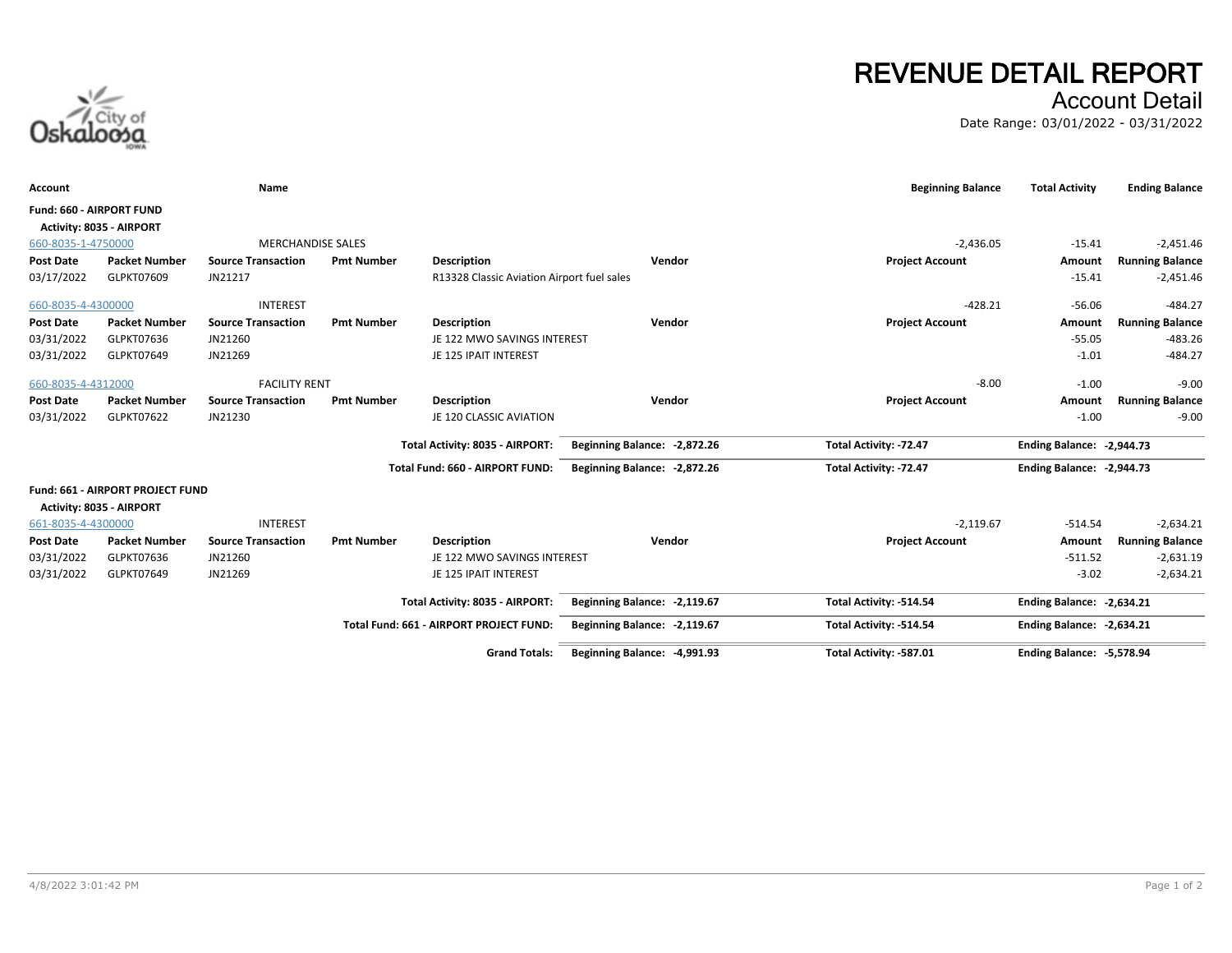#### **REVENUE DETAIL REPORT Date Range: 03/01/2022 - 03/31/2022**

| Fund                       | <b>Beginning Balance</b> | <b>Total Activity</b> | <b>Ending Balance</b> |
|----------------------------|--------------------------|-----------------------|-----------------------|
| 660 - AIRPORT FUND         | $-2.872.26$              | $-72.47$              | $-2.944.73$           |
| 661 - AIRPORT PROJECT FUND | -2.119.67                | $-514.54$             | -2.634.21             |
| <b>Grand Total:</b>        | -4.991.93                | -587.01               | -5.578.94             |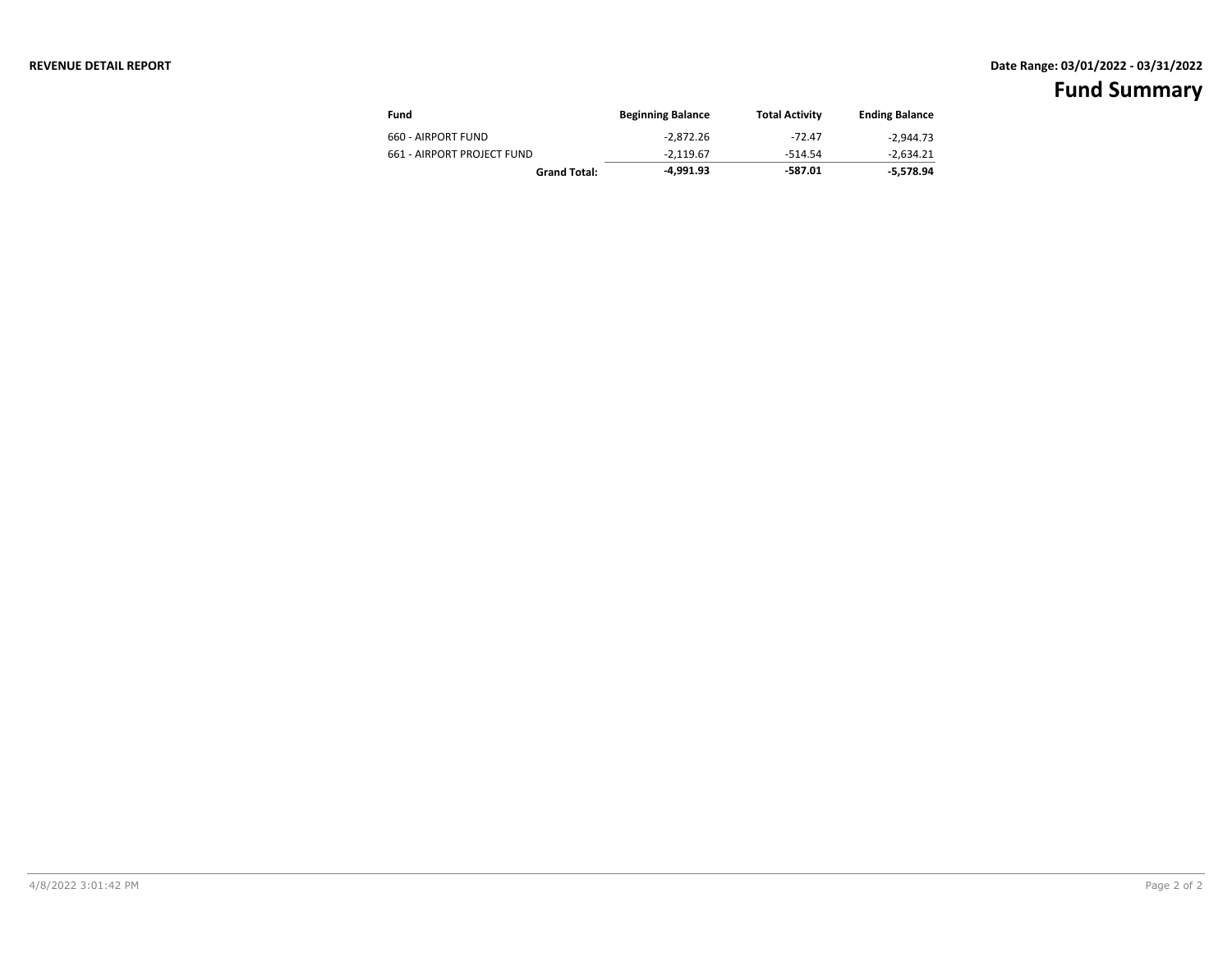

# **DEPARTMENT REVENUE REPORT**

## Account Summary

For Fiscal: 2021-2022 Period Ending: 03/31/2022

|                                  |                                                       |                     |                     |          |                 | Variance      |                  |
|----------------------------------|-------------------------------------------------------|---------------------|---------------------|----------|-----------------|---------------|------------------|
|                                  |                                                       | Original            | Current             | Period   | Fiscal          | Favorable     | Percent          |
|                                  |                                                       | <b>Total Budget</b> | <b>Total Budget</b> | Activity | <b>Activity</b> | (Unfavorable) | Used             |
| Fund: 660 - AIRPORT FUND         |                                                       |                     |                     |          |                 |               |                  |
| <b>Activity: 8035 - AIRPORT</b>  |                                                       |                     |                     |          |                 |               |                  |
|                                  | ObjectCat: 43 - USE OF MONEY & PROPERTY               |                     |                     |          |                 |               |                  |
| 660-8035-4-4300000               | <b>INTEREST</b>                                       | 500.00              | 500.00              | 56.06    | 484.27          | $-15.73$      | 96.85%           |
| 660-8035-4-4312000               | <b>FACILITY RENT</b>                                  | 12.00               | 12.00               | 1.00     | 9.00            | $-3.00$       | 75.00 %          |
| 660-8035-4-4315000               | <b>LAND RENT</b>                                      | 45,600.00           | 45,600.00           | 0.00     | 45,600.00       | 0.00          | 100.00 %         |
|                                  | ObjectCat: 43 - USE OF MONEY & PROPERTY Total:        | 46,112.00           | 46,112.00           | 57.06    | 46,093.27       | $-18.73$      | 99.96%           |
|                                  | ObjectCat: 44 - INTERGOVERNMENTAL                     |                     |                     |          |                 |               |                  |
| 660-8035-4-4401000               | FEDERAL GRANT - CARES ACT                             | 0.00                | 32,000.00           | 0.00     | 0.00            | $-32,000.00$  | 0.00%            |
|                                  | ObjectCat: 44 - INTERGOVERNMENTAL Total:              | 0.00                | 32,000.00           | 0.00     | 0.00            | $-32,000.00$  | 0.00%            |
|                                  | <b>ObjectCat: 45 - CHARGES FOR SERVICES</b>           |                     |                     |          |                 |               |                  |
| 660-8035-1-4518000               | MISC CHARGES/FEES FOR SERVICES                        | 0.00                | 0.00                | 0.00     | 0.00            | 0.00          | 0.00%            |
|                                  | <b>ObjectCat: 45 - CHARGES FOR SERVICES Total:</b>    | 0.00                | 0.00                | 0.00     | 0.00            | 0.00          | 0.00%            |
|                                  |                                                       |                     |                     |          |                 |               |                  |
|                                  | <b>ObjectCat: 47 - MISCELLANEOUS REVENUES</b>         |                     |                     |          |                 |               |                  |
| 660-8035-1-4750000               | <b>MERCHANDISE SALES</b>                              | 1,000.00            | 2,371.00            | 15.41    | 2,451.46        | 80.46         | 103.39 %         |
| 660-8035-1-4761000               | SALE OF EQUIPMENT & MISC                              | 0.00                | 0.00<br>7.917.00    | 0.00     | 0.00            | 0.00          | 0.00%            |
| 660-8035-2-4710000               | REIMBURSEMENTS                                        | 0.00                |                     | 0.00     | 7,917.07        | 0.07          | 100.00%          |
| 660-8035-2-4720000               | <b>INSURANCE SETTLEMENTS</b>                          | 0.00                | 0.00                | 0.00     | 0.00            | 0.00          | 0.00%<br>100.78% |
|                                  | <b>ObjectCat: 47 - MISCELLANEOUS REVENUES Total:</b>  | 1,000.00            | 10,288.00           | 15.41    | 10,368.53       | 80.53         |                  |
|                                  | <b>ObjectCat: 48 - OTHER FINANCING SOURCES</b>        |                     |                     |          |                 |               |                  |
| 660-8035-4-4830663               | TRANSFER IN                                           | 0.00                | 0.00                | 0.00     | 0.00            | 0.00          | 0.00%            |
| 660-8035-4-4830664               | <b>TRANSFER IN</b>                                    | 0.00                | 0.00                | 0.00     | 0.00            | 0.00          | 0.00%            |
|                                  | <b>ObjectCat: 48 - OTHER FINANCING SOURCES Total:</b> | 0.00                | 0.00                | 0.00     | 0.00            | 0.00          | 0.00%            |
|                                  | Activity: 8035 - AIRPORT Total:                       | 47,112.00           | 88,400.00           | 72.47    | 56,461.80       | -31,938.20    | 63.87%           |
|                                  | Fund: 660 - AIRPORT FUND Total:                       | 47,112.00           | 88,400.00           | 72.47    | 56,461.80       | -31,938.20    | 63.87%           |
|                                  |                                                       |                     |                     |          |                 |               |                  |
| Fund: 661 - AIRPORT PROJECT FUND |                                                       |                     |                     |          |                 |               |                  |
| <b>Activity: 8035 - AIRPORT</b>  | ObjectCat: 43 - USE OF MONEY & PROPERTY               |                     |                     |          |                 |               |                  |
| 661-8035-4-4300000               | <b>INTEREST</b>                                       | 1,000.00            | 1,000.00            | 514.54   | 2,634.21        | 1,634.21      | 263.42%          |
| 661-8035-4-4315000               | <b>LAND RENT</b>                                      | 0.00                | 16,724.00           | 0.00     | 16,724.00       | 0.00          | 100.00%          |
|                                  | ObjectCat: 43 - USE OF MONEY & PROPERTY Total:        | 1,000.00            | 17,724.00           | 514.54   | 19,358.21       | 1,634.21      | 109.22%          |
|                                  |                                                       |                     |                     |          |                 |               |                  |
|                                  | <b>ObjectCat: 47 - MISCELLANEOUS REVENUES</b>         |                     |                     |          |                 |               |                  |
| 661-8035-2-4710000               | <b>REIMBURSEMENTS</b>                                 | 1,398,250.00        | 1,398,250.00        | 0.00     | 1,364,614.85    | $-33,635.15$  | 97.59%           |
|                                  | ObjectCat: 47 - MISCELLANEOUS REVENUES Total:         | 1,398,250.00        | 1,398,250.00        | 0.00     | 1,364,614.85    | $-33,635.15$  | 97.59%           |
|                                  | <b>ObjectCat: 48 - OTHER FINANCING SOURCES</b>        |                     |                     |          |                 |               |                  |
| 661-8035-4-4800000               | SALE OF REAL PROPERTY                                 | 0.00                | 0.00                | 0.00     | 0.00            | 0.00          | 0.00%            |
|                                  | ObjectCat: 48 - OTHER FINANCING SOURCES Total:        | 0.00                | 0.00                | 0.00     | 0.00            | 0.00          | 0.00%            |
|                                  | Activity: 8035 - AIRPORT Total:                       | 1,399,250.00        | 1,415,974.00        | 514.54   | 1,383,973.06    | -32,000.94    | 97.74%           |
|                                  | Fund: 661 - AIRPORT PROJECT FUND Total:               | 1,399,250.00        | 1,415,974.00        | 514.54   | 1,383,973.06    | -32,000.94    | 97.74%           |
|                                  |                                                       |                     |                     |          |                 |               |                  |
| Activity: 8035 - AIRPORT         | Fund: 662 - 2022 AIRPORT TAXIWAY REHABILITATION       |                     |                     |          |                 |               |                  |
|                                  | ObjectCat: 44 - INTERGOVERNMENTAL                     |                     |                     |          |                 |               |                  |
| 662-8035-2-4400000               | <b>FEDERAL GRANTS</b>                                 | 0.00                | 30,600.00           | 0.00     | 0.00            | $-30,600.00$  | 0.00%            |
|                                  | ObjectCat: 44 - INTERGOVERNMENTAL Total:              | 0.00                | 30,600.00           | 0.00     | 0.00            | $-30,600.00$  | 0.00%            |
|                                  |                                                       |                     |                     |          |                 |               |                  |
|                                  | <b>ObjectCat: 47 - MISCELLANEOUS REVENUES</b>         |                     |                     |          |                 |               |                  |
| 662-8035-2-4710000               | REIMBURSEMENTS                                        | 0.00                | 0.00                | 0.00     | 0.00            | 0.00          | 0.00%            |
|                                  | ObjectCat: 47 - MISCELLANEOUS REVENUES Total:         | 0.00                | 0.00                | 0.00     | 0.00            | 0.00          | 0.00%            |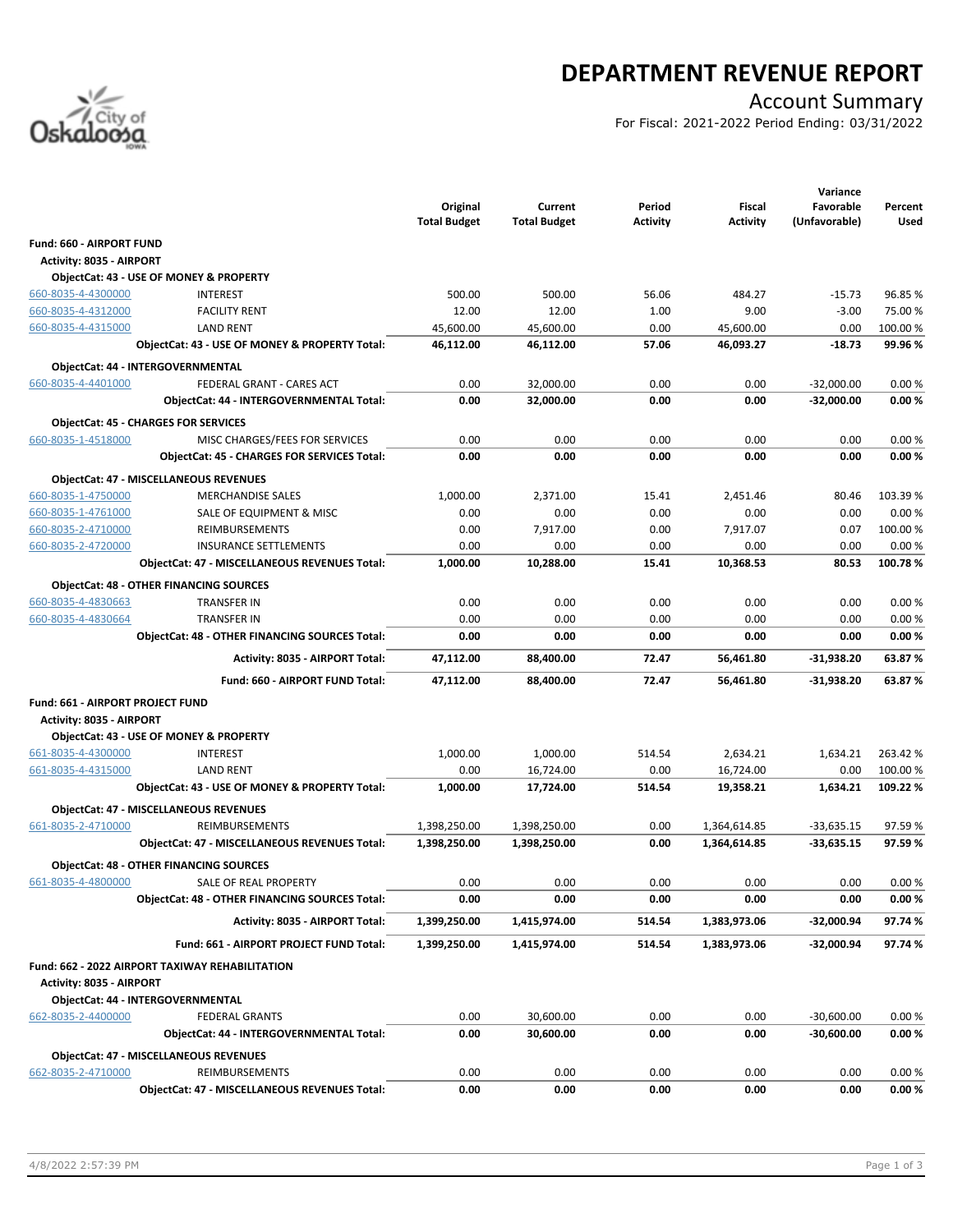#### **DEPARTMENT REVENUE REPORT For Fiscal: 2021-2022 Period Ending: 03/31/2022**

|                                                        |                                                          |                     |                     |                 |                 | Variance      |             |
|--------------------------------------------------------|----------------------------------------------------------|---------------------|---------------------|-----------------|-----------------|---------------|-------------|
|                                                        |                                                          | Original            | Current             | Period          | <b>Fiscal</b>   | Favorable     | Percent     |
|                                                        |                                                          | <b>Total Budget</b> | <b>Total Budget</b> | <b>Activity</b> | <b>Activity</b> | (Unfavorable) | <b>Used</b> |
|                                                        | <b>ObjectCat: 48 - OTHER FINANCING SOURCES</b>           |                     |                     |                 |                 |               |             |
| 662-8035-4-4830660                                     | <b>TRANSFER IN</b>                                       | 0.00                | 3,400.00            | 0.00            | 0.00            | $-3,400.00$   | 0.00%       |
| <b>ObjectCat: 48 - OTHER FINANCING SOURCES Total:</b>  |                                                          | 0.00                | 3,400.00            | 0.00            | 0.00            | $-3,400.00$   | 0.00%       |
|                                                        | Activity: 8035 - AIRPORT Total:                          | 0.00                | 34,000.00           | 0.00            | 0.00            | $-34,000.00$  | 0.00%       |
| Fund: 662 - 2022 AIRPORT TAXIWAY REHABILITATION Total: |                                                          | 0.00                | 34.000.00           | 0.00            | 0.00            | $-34,000.00$  | 0.00%       |
|                                                        | Fund: 663 - AIRPORT 2019 PAVEMENT REHABILITATION         |                     |                     |                 |                 |               |             |
| Activity: 8035 - AIRPORT                               |                                                          |                     |                     |                 |                 |               |             |
|                                                        | <b>ObjectCat: 44 - INTERGOVERNMENTAL</b>                 |                     |                     |                 |                 |               |             |
| 663-8035-2-4400000                                     | <b>FEDERAL GRANTS</b>                                    | 0.00                | 0.00                | 0.00            | 0.00            | 0.00          | 0.00%       |
|                                                        | ObjectCat: 44 - INTERGOVERNMENTAL Total:                 | 0.00                | 0.00                | 0.00            | 0.00            | 0.00          | 0.00%       |
|                                                        | <b>ObjectCat: 48 - OTHER FINANCING SOURCES</b>           |                     |                     |                 |                 |               |             |
| 663-8035-4-4830660                                     | <b>TRANSFER IN</b>                                       | 0.00                | 0.00                | 0.00            | 0.00            | 0.00          | 0.00%       |
|                                                        | <b>ObjectCat: 48 - OTHER FINANCING SOURCES Total:</b>    | 0.00                | 0.00                | 0.00            | 0.00            | 0.00          | 0.00%       |
|                                                        | Activity: 8035 - AIRPORT Total:                          | 0.00                | 0.00                | 0.00            | 0.00            | 0.00          | 0.00%       |
|                                                        | Fund: 663 - AIRPORT 2019 PAVEMENT REHABILITATION Total:  | 0.00                | 0.00                | 0.00            | 0.00            | 0.00          | 0.00%       |
|                                                        | <b>Fund: 664 - AIRPORT CULVERT REHABILITATION</b>        |                     |                     |                 |                 |               |             |
| Activity: 8035 - AIRPORT                               |                                                          |                     |                     |                 |                 |               |             |
|                                                        | <b>ObjectCat: 44 - INTERGOVERNMENTAL</b>                 |                     |                     |                 |                 |               |             |
| 664-8035-2-4400000                                     | <b>FEDERAL GRANTS</b>                                    | 0.00                | 0.00                | 0.00            | 0.00            | 0.00          | 0.00%       |
|                                                        | <b>ObjectCat: 44 - INTERGOVERNMENTAL Total:</b>          | 0.00                | 0.00                | 0.00            | 0.00            | 0.00          | 0.00%       |
|                                                        | <b>ObjectCat: 48 - OTHER FINANCING SOURCES</b>           |                     |                     |                 |                 |               |             |
| 664-8035-4-4830660                                     | <b>TRANSFER IN</b>                                       | 0.00                | 0.00                | 0.00            | 0.00            | 0.00          | 0.00%       |
|                                                        | <b>ObjectCat: 48 - OTHER FINANCING SOURCES Total:</b>    | 0.00                | 0.00                | 0.00            | 0.00            | 0.00          | 0.00%       |
|                                                        | Activity: 8035 - AIRPORT Total:                          | 0.00                | 0.00                | 0.00            | 0.00            | 0.00          | 0.00%       |
|                                                        | <b>Fund: 664 - AIRPORT CULVERT REHABILITATION Total:</b> | 0.00                | 0.00                | 0.00            | 0.00            | 0.00          | 0.00%       |
|                                                        | <b>Report Total:</b>                                     | 1,446,362.00        | 1.538.374.00        | 587.01          | 1.440.434.86    | $-97.939.14$  | 93.63%      |